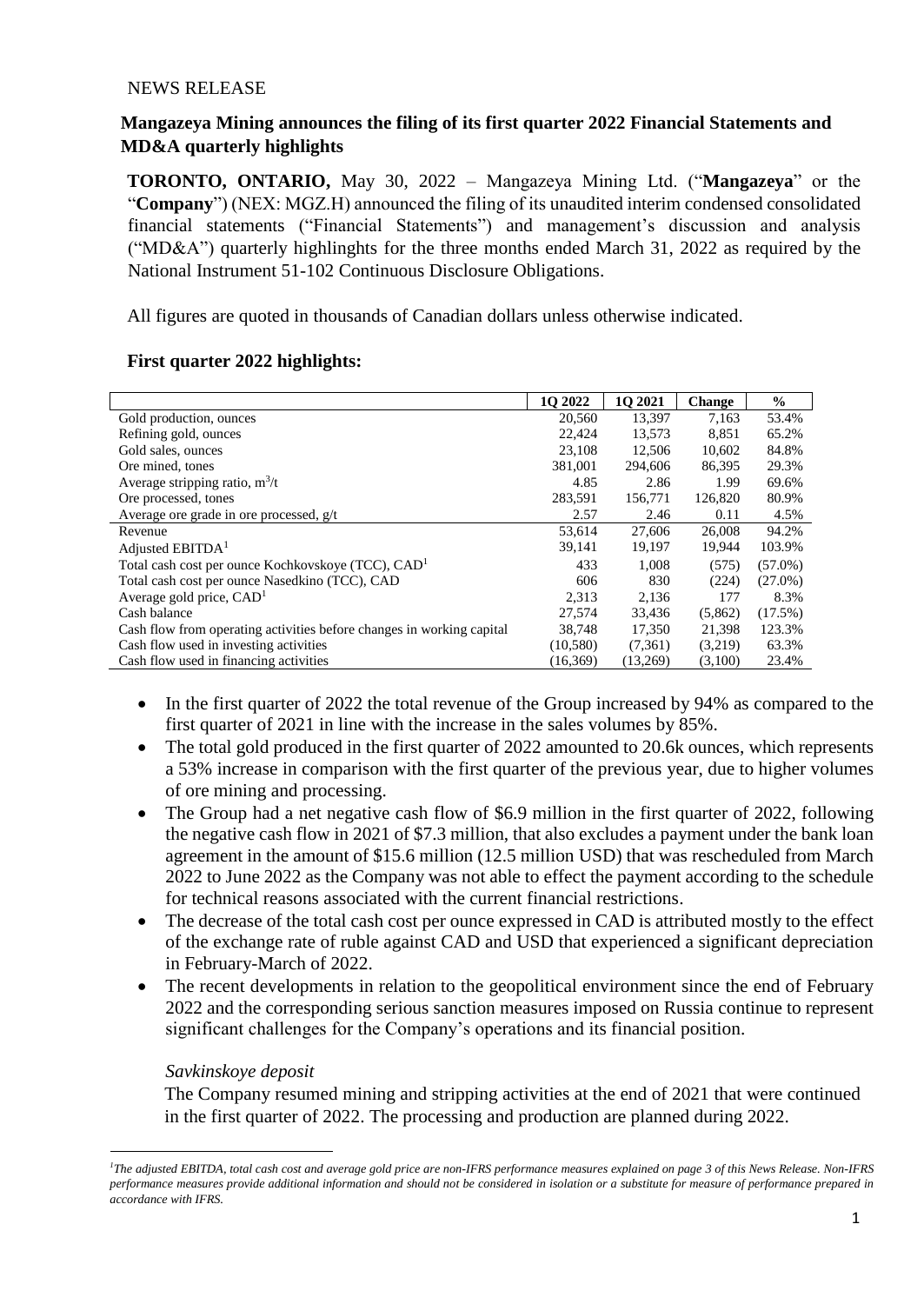## *Kochkovskoye deposit*

In the first quarter of 2022 the mining activities were carried according to the Company's plans, but there was no gold produced as the Company scheduled the processing and production of the mined volumes for the second quarter of the year.

The sales of gold decreased to 0.6k in the first quarter of 2022 from 1.9k of ounces in first quarter of 2021.

# *Nasedkino deposit*

In the first quarter of 2022 20.6k ounces of gold were produced representing a 53% increase over the first quarter of the previous year due to higher volumes of processing of ore with a higher concentration of gold.

In the first quarter of 2022 22.5k ounces of gold were sold, representing an increase over the first quarter of the previous year in line with the higher amount of production.

The TCC for gold sold amounted to \$606 per ounce that is by 27% lower than in the comparative period due to depreciation of the functional currency (Russian Ruble) in which the major part of costs is incurred against CAD.

- The gross consolidated profit of Mangazeya Mining Ltd for the first quarter of 2022 amounted to \$35.6 mln, and the gross profit margin was 66%. The increase of gross profit against the comparative period is due to a higher revenue as well as the effect of foreign exchange on the cost of sales expressed in CAD due to depreciation of ruble.
- The general and administrative expenses for the first quarter of 2022 were \$2.1 mln, remaining at the level of the comparative period of the previous year.
- In the first quarter of 2022 the Company had a positive adjusted EBITDA of \$39.1 million and an adjusted EBITDA margin of 73%.
- The finance expenses of the Company in first quarter of 2022 totaled \$33.0 million, including the foreign exchange losses of \$24.7 mln, expenses on derivative financial instruments of \$5.0 mln as well as interest expenses on bank loans in the amount of \$2.7 mln.
- The net income of the Company for the first quarter of 2022 was \$0.5 million.

# **Cash flow and capital resources**

- In the first quarter of 2022 the Company had a positive cash flow of \$38.7 million from operating activities before changes in working capital, being a result of increased volumes of sales and stable market prices.
- During the first quarter of 2022 the Company invested \$8.3 million in the technical enhancement of the production facilities and exploration and evaluation activities.
- In the first quarter of 2022 the Company's cash outflow on financing activity was \$16.4 million, representing settlements under bank loan agreement, payments in regard to finance lease obligations and financial instruments. This excludes the payment under the bank loan agreement in the amount of \$15.6 million (12.5 million USD) that was technically rescheduled from March 2022 to June 2022.

## **Going concern**

The deterioration of the geopolitical situation resulting from the conflict in Ukraine rapidly developing since the end of February 2022 has led to severe economic sanctions adopted by the United States, the European Union, the United Kingdom, Canada and other countries against Russian Federation. The already adopted measures and announced future restrictions represent significant challenges and an increased level of uncertainty for the Russian economy in general and specific industries in particular,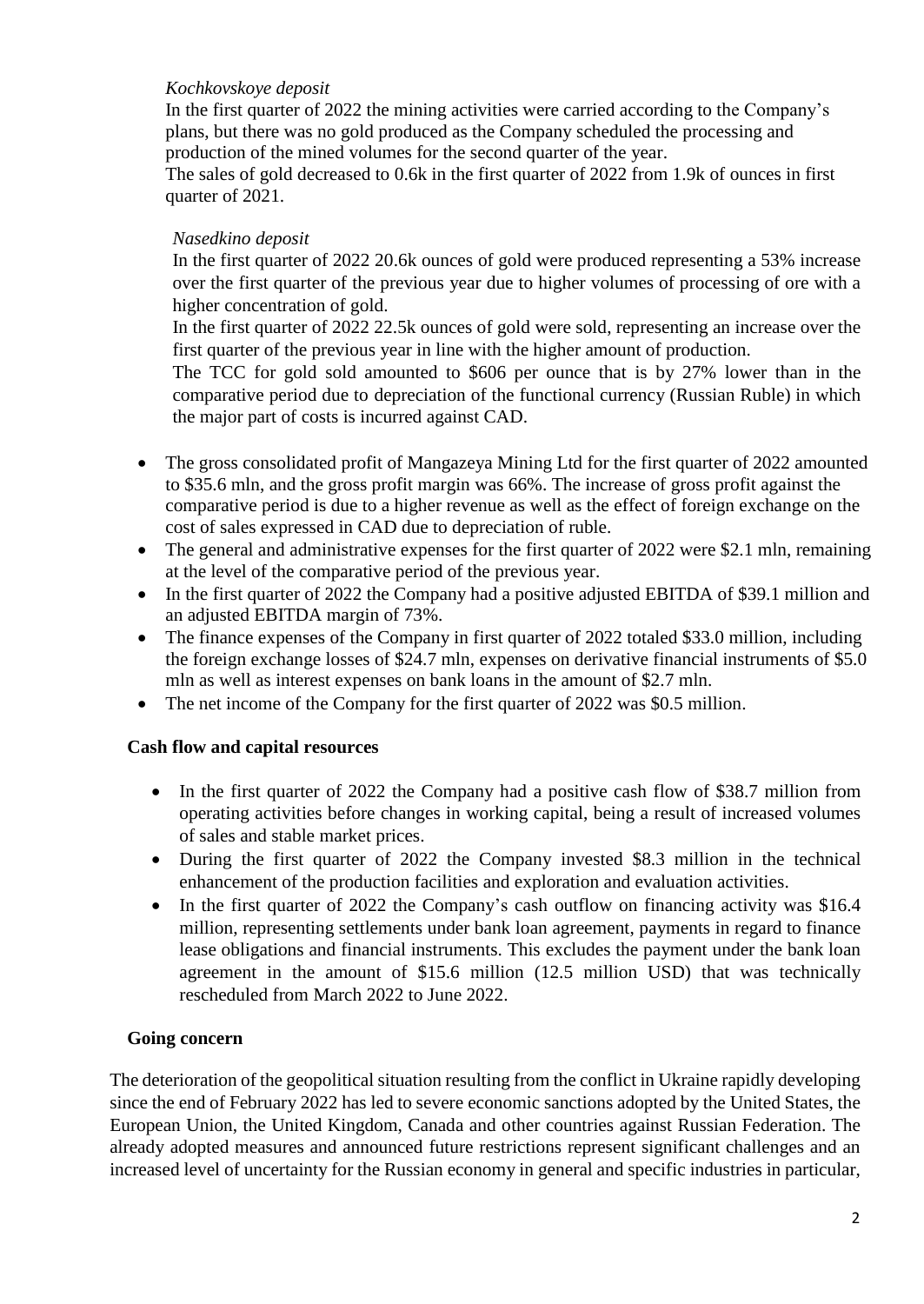including the metals and mining sector. The management of the Company considers the main factors of risk:

- the global disruptions in the supply chains, leading to higher operational and capital costs for the Company.
- the sanctions imposed on the banking system imply difficulties of access to capital markets, resulting in increased borrowing rates
- the general macroeconomic environment may affect the gold sales by the increased discounts to the gold price.

While the management assumes that the Company will be able to continue its current operational activities and work on the achievement of its business goals, the unprecedented sanctions already adopted and possible in the future, and further unpredictable developments of economic and political situation are expected to have an impact on the financial results of 2022.

#### **Subsequent events**

On May 16, 2022, in conformity with the BVI Business Companies Act, 2004 (as amended) and its articles of association, the Company resolved to redeem the outstanding shares held by the Minority shareholders that comprise approximately 9.99% of the share capital of the Company at a proposed redemption price of 0.045 CAD per share, which represents a fair market price determined by an independent appraiser firm FBK LLC.

#### **Non-IFRS measures**

- The adjusted EBITDA is a non-IFRS measure used by the Company to analyze its performance in regard to its ordinary operational activity and also for comparison purposes with the other companies in the industry excluding non-recurring and irregular items.
- The Total Cash Cost (TCC) is a non-IFRS measure that is used by the Company to evaluate and analyze its performance and for comparison purposes between own assets as well as with other companies in the industry.
- The average price of gold sales is a non-IFRS measure that is used for analytical purposes and represents the total revenue from the sales of gold divided by the total amount of units sold.

The Financial Statements and MD&A are available on Mangazeya Mining's website at <http://mangazeyamining.ru/> [a](http://mangazeyamining.ru/)nd have been filed on SEDAR [at www.sedar.com.](http://www.sedar.com/)

## **About Mangazeya Mining Ltd.**

Mangazeya Mining Ltd. is a NEX-listed mining and exploration company, focused on the development of mineral resources in the Russian Federation.

## **Contact:**

Anton Grigoryev Corporate Secretary Mangazeya Mining Ltd. a.grigoryev@mangazeya.ru